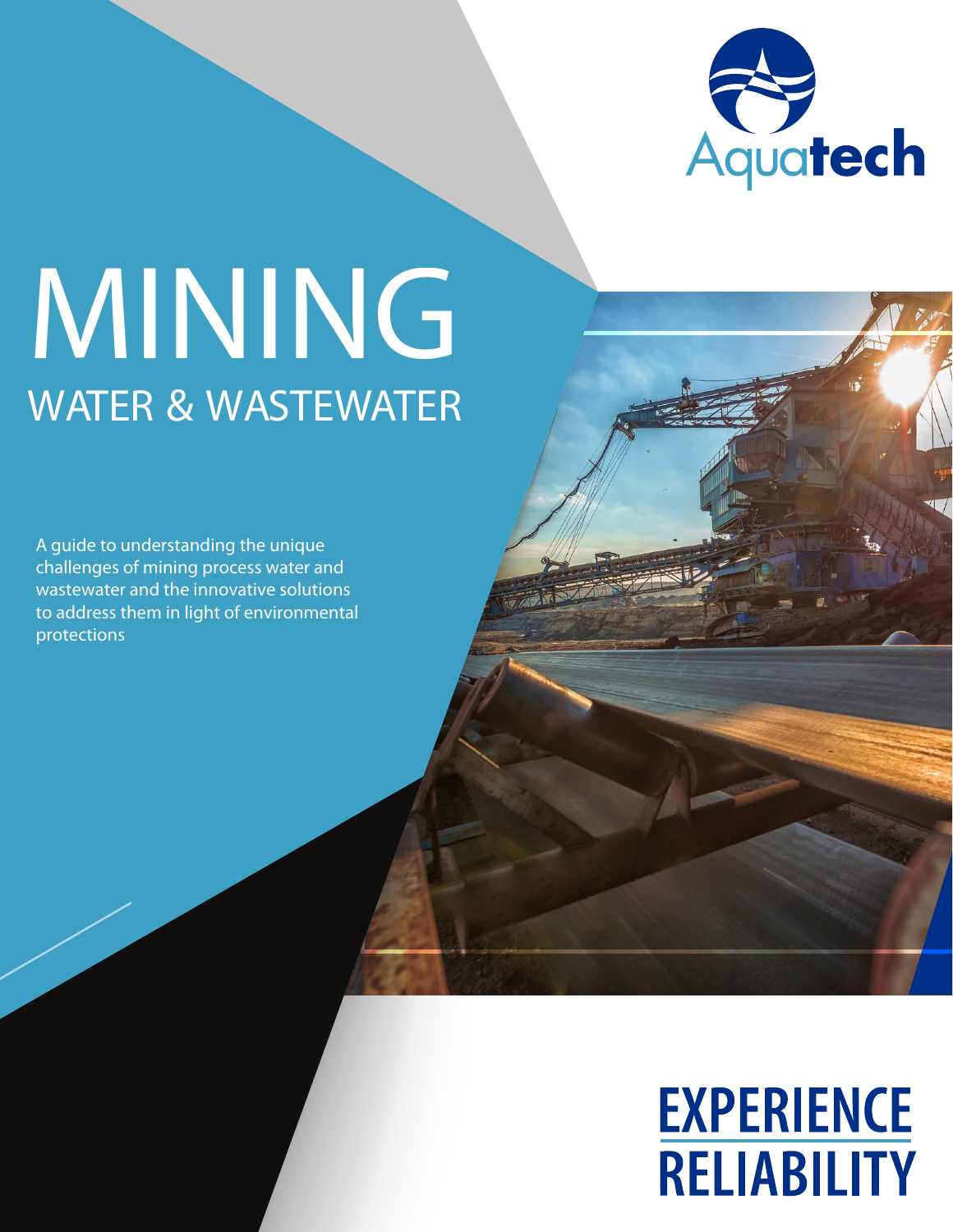

## A Complete Solution

Mining has always been a water intensive industry. Many variables determine the water and wastewater treatment at a mine site including climate, type of rock and nearby water flows. While finding a water source in a water negative environment or discharging in a water positive environment has been a challenge. Increased regulation, water scarcity and the requirement of social license to operate have made water and wastewater treatment a greater priority. There are incredible opportunities in mining but the challenges of water scarcity underscore mining efforts. The increasing cost for treatment of mining intake and effluent contributes to higher capital expenditure and operating costs year over year. Many of the technologies the industry has relied on in the past are incapable or inefficient at meeting new

- **PROVEN, COST EFFECTIVE WATER SOURCING**
- **SOCIAL LICENSE AND COMMUNITY ENGAGEMENT**
- **WASTEWATER TREATMENT SOLUTIONS**
- **REGULATION COMPLIANT DISCHARGE**

discharge requirements and it is doubtful they will meet inevitable future regulation. Aquatech has remained on the forefront of innovation for water and wastewater treatment as we continue to bring creative and dependable solutions to water scarcity around the world. It is our mission to help companies adopt sustainable solutions that are cost effective and profitable. For over 35 years, Aquatech has served some of the largest clients in some of the biggest projects, and has established a reputation for reliable experience. We use that extensive experience to create a solution designed to specifically for each client's objective with the earned knowledge of what works. Finding a water treatment solution that will outlive a mine's lifecycle contributes to mining operation profitability, sustainability and social responsibility.



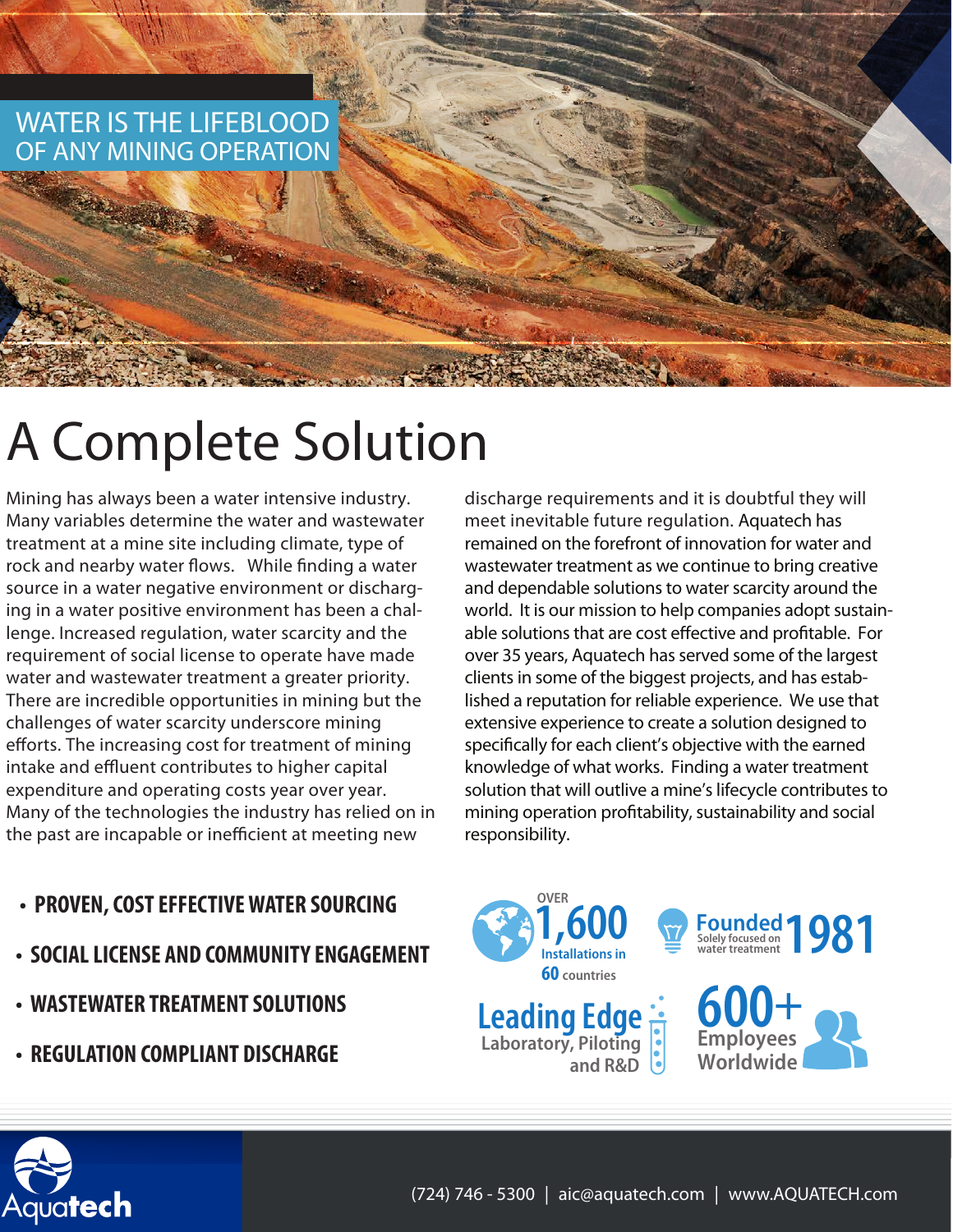## MINING WATER AND WASTE WATER INNOVATIONS

#### **HERO (High Efficiency Reverse Osmosis)**

HERO is a reverse osmosis (RO) technology specifically designed to purify difficult-to-treat feed waters. Constituents which often pose problems to conventional RO processes are handled with ease by HERO. By effectively preventing these constituents from being a root cause to membrane fouling or scaling, the HERO process offers the end user higher recoveries as well as significant operational benefits. This enables greater uptime due to reduced fouling and less cleaning.

#### **Desalination (Thermal and Membrane Desalination)**

We are uniquely positioned to offer our clients complete integrated solutions through our vast depth and breadth of technologies. We are one of few companies in the world with both thermal and membrane desalination capabilities. We also have the ability to offer both thermal and membrane processes for water reuse. In addition to mining, we have done extensive work in the power, oil and gas, and infrastructure markets.

#### **ZLD (Zero Liquid Discharge)**

More and more, industries are prohibited from discharging any liquid waste originating from their facilities. Whether to meet regulations – for difficult-to-treat wastewaters – or where scarcity of water demands water recovery (recycle/reuse) – Aquatech's innovative Zero Liquid Discharge (ZLD) technologies help you achieve environmental compliance, reduce your feed water requirement, provides a net positive envrontmental impact on communities, and recover high purity water for reuse.

#### **CeraQ™ (Advanced Ceramic Membranes)**

CeraQ™ ceramic membranes are designed for challenging water and wastewater applications. CeraQ modules consist of ceramic tubular elements potted into budles for various surface area requirement. Modules are capable of removing virus, bacteria, colloidal matter, submicron or micron sized suspended particles, oil and organics from a wide range of fluids, including drinking water and industrial wastewater to economically meet variety of treatment objectives, or to recycle and reuse water

Depend on a company that has designed, constructed and operated custom water and wastwater solutions globally for over 35 years with a commitment to cost effective sustainability and operational dependability.